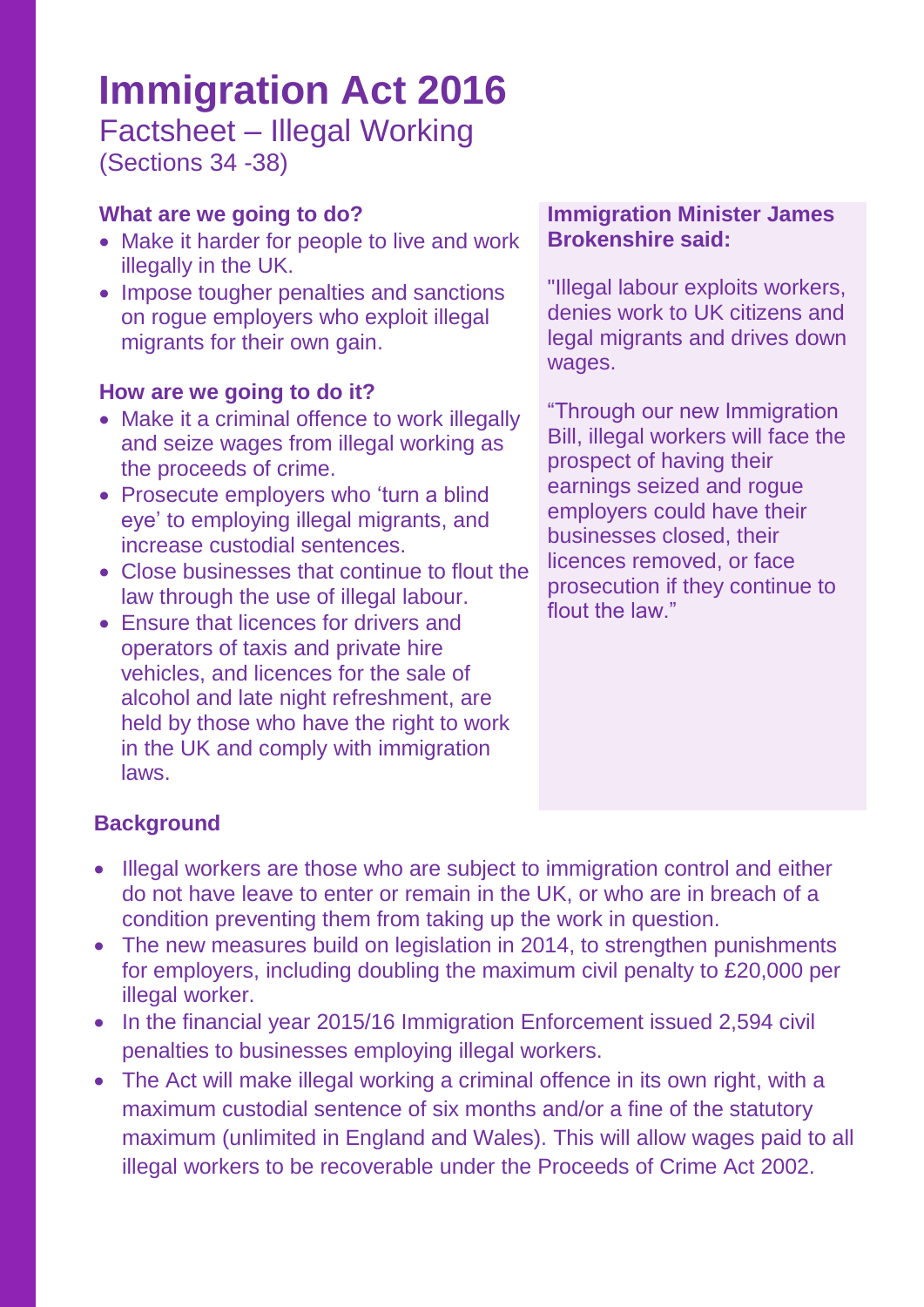- We will also make it an offence for an employer to employ someone whom they know, or have reasonable cause to believe, is an illegal worker and we are increasing the maximum custodial sentence on indictment from two years to five years.
- To deal with those employers who continue to flout the law by employing illegal workers and evading sanctions, the Act introduces a power to close premises for up to 48 hours. If the employer can prove they have conducted right to work checks, the closure notice may be cancelled. Where they cannot, the business may be placed under special compliance requirements, as directed by the courts. This can include continued closure for a period, followed by re-opening subject to compliance inspections and the requirement to conduct right to work checks.
- Immigration Enforcement often encounters illegal working in premises which hold an alcohol licence or late night refreshment establishments. Applying for, and holding, a licence to sell alcohol or late night refreshment will be conditional on not breaching immigration laws, including employing illegal workers.
- The majority of drivers of taxis and private hire vehicles are self employed. This means they are not subject to existing right to work checks undertaken by employers. The new provisions will make immigration checks compulsory and embed immigration safeguards into the existing licensing regimes.

 $\bullet$ 

#### **Key Questions and Answers**

 **Why don't we use existing powers to prosecute employers of illegal workers more?**

The primary sanction against employers is a large financial civil penalty which we have made easier to enforce in the courts through the Immigration Act 2014. However, where necessary we will prosecute employers. By making the test more objective, we are making it easier to prove the offence, as well as increasing the maximum custodial sentence to five years.

#### **When will an immigration officer be able to close a business?**

An immigration officer will be able to close premises, for up to 48 hours, where illegal working is suspected, and the employer cannot provide evidence that right to work checks have been conducted, and:

- i) the employer has received one or more civil penalties for employing illegal workers in the last three years,
- ii) the employer has failed to pay a previous civil penalty, the period of 28 days to appeal has expired and there is no live appeal pending determination, or
- iii) the employer has an unspent conviction for employing illegal workers.

During this period, it is up the employer to produce evidence of compliance that they were unable to provide during the visit. If the employer can do this earlier, the closure